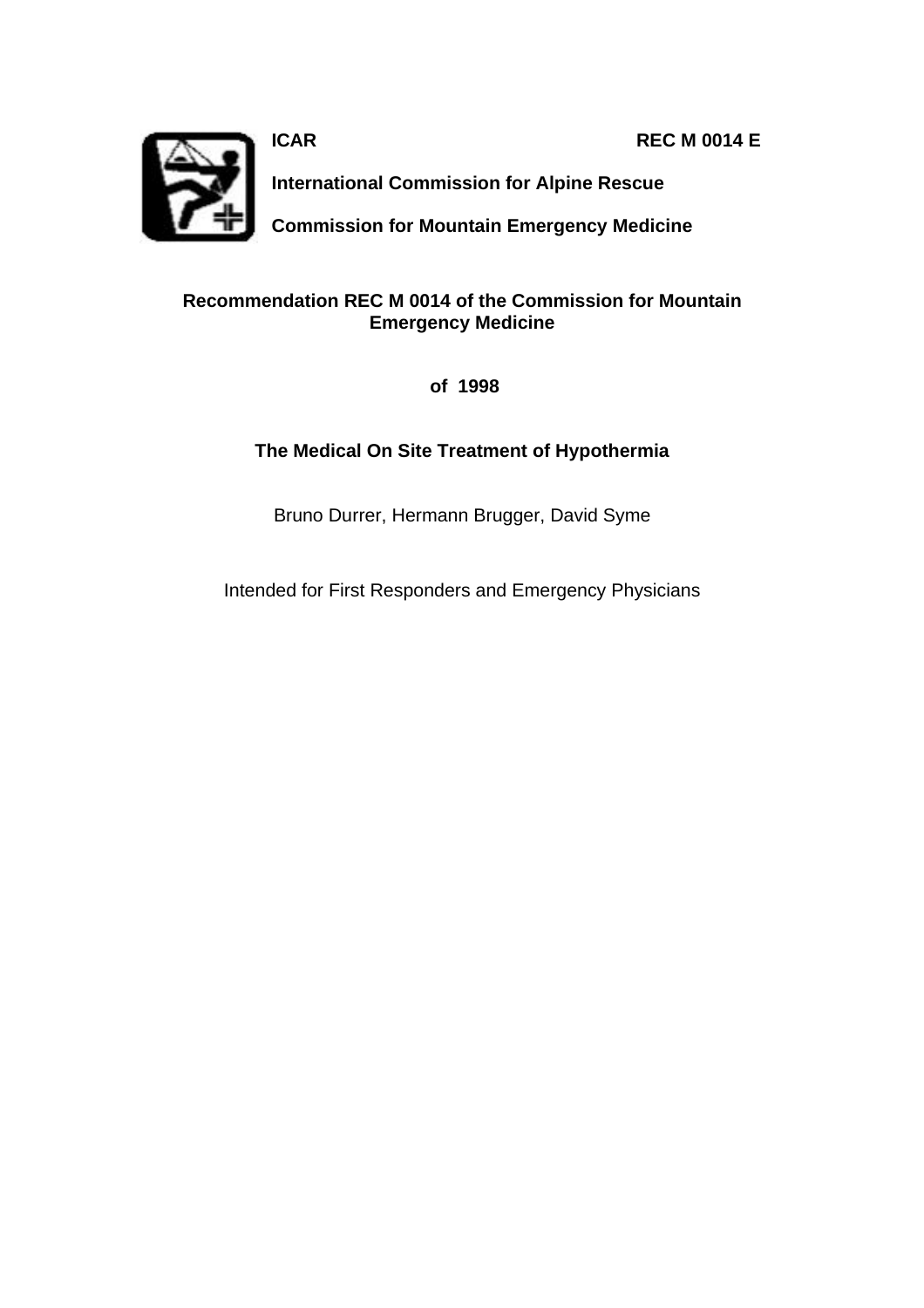## *Preamble*

Injured persons have an increased risk of cooling out. Due to altitude and wind exposure, hypothermia is a pathology commonly seen in the mountains.

The following recommendations apply for the European Alps with many rescue stations and generally short flight distances to hospitals. In other regions these recommendations have to be adapted to the local rescue systems and local medical facilities.

For practical rescue work and instruction of non medical rescue staff we distinguish between five stages of hypothermia. As criteria we use the degree of consciousness, the presence or absence of shivering, cardiac activity and core temperature. In mountaineering accidents the core temperature should be taken as often as possible. Should the core temperature drop abnormally fast, suspect a serious underlying injury.

| <b>HTI</b><br>HT II | Clear consciousness with shivering<br>Impaired consciousness without shivering | Coretemperature C°: | $35 - 32$<br>$32 - 28$ |
|---------------------|--------------------------------------------------------------------------------|---------------------|------------------------|
| I HT III            | Unconsciousness                                                                |                     | $28 - 24$              |
| <b>HT IV</b>        | Apparent death                                                                 |                     | $24 - 15$ ?            |
| <b>HTV</b>          | Death due to irreversible Hypothermia                                          |                     | $< 15$ ? ( $<$ 9 ?)    |

## *1. On Site Triage: who is dead?*

Severe hypothermic victims with asystole can be resuscitated successfully even after a few hours of cardiac arrest. Therefore, prior to establishing death in the field, the mountain rescue doctor always has to exclude a HT IV. An ECG and a field thermometer (in HT I-III: tympanic; in HT IV/V: oesophageal temperature recommended) are needed as aids. A wrongly indicated resuscitation can put the the rescue team under unnecessary risks.

After having excluded lethal injuries, the rigidity of thorax and abdominal muscles, core temperature and the ECG are decisive.

| ON-SITE TRIAGE:           | Exclude lethal injuries!          |                      |
|---------------------------|-----------------------------------|----------------------|
|                           |                                   |                      |
|                           | HT IV:                            | HTV:                 |
| Clinical findings:        | No vital signs                    | No vital signs       |
|                           | Chest: compressible               | Not compressible     |
|                           | Abdominal muscles: Kneadable      | Not kneadable        |
| ECG:                      | Ventricular fibrillation Asystole | Asystole             |
| Coretemperature:          | Above 15° Celsius (?)             | Below 15°Celsius (?) |
| Potassium:                | Below 12 mmol /l                  | Above 12 mmol/l      |
| (in the nearest hospital) |                                   |                      |

Serum potassium can be used as a criterion for triage only, if hypothermia is combined with asphyxia e.g. avalanche, immersion (cave: hemolysis, rhabdomyolisis). The on-site determination of the serum potassium is in evaluation at present.

Recently some clinical centres have begun to offer rewarming by cardiopulmonary bypass (CPB) without full heparinization of the patient. Consequently, rescue doctors have to decide whether there is a HT IV with additional injuries or a dead patient with lethal injuries and subsequent cooling down.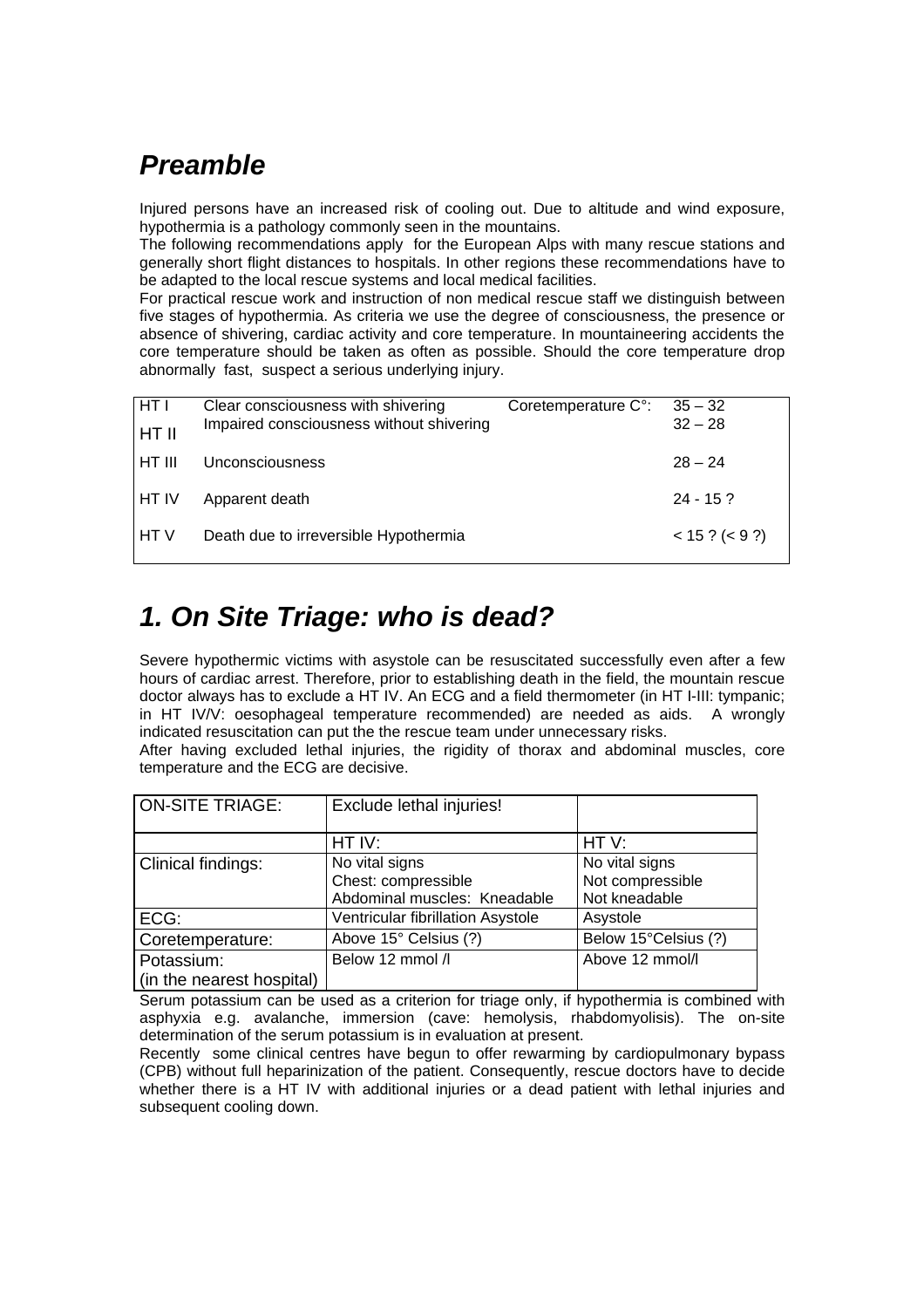### *Medical On-site Treatment of Hypothermia*

#### HT IV:

As soon as the diagnosis of HT IV is confirmed, resuscitation is started (including intubation and ventilation, preferably with humidified warm oxygen) as soon as its continued maintenance can be guaranteed. The frequency of heart massage is the same as in normothermic patients. Whether or not a HT IV should be prevented from further cooling out, is a matter of discussion (metabolic icebox vs. low irreversible limits of the core temperature). During the evacuation there is always the risk of the core temperature decreasing beyond reversible limits. For this reason most rescue doctors consider a proper protection against further cooling out in HT IV as necessary. This is usually done by insulation and heat packs on the trunk. I.V. medication and perfusions are considered not to be necessary in HT IV. Defibrillation below a core temperature of 28 degrees is supposed to be ineffective. Therefore only one attempt with 360 J should be tried in case of ventricular fibrillation. The air-transport of the victim to a hospital with CPB facilities is recommended.

#### HT III:

Very careful handling helps to avoid life-threatening arrhythmias. In HT III peripheral vessels are difficult to locate and it takes usually some time to do an IV. If an IV-line can be established without delay (within about 5 minutes). Only NaCl 0,9% should be perfused. Whether a HT III patient has to be intubated at the site of accident or not, is still a matter of discussion. For the intubation of a patient with protective reflexes an IV line is needed for the application of medicaments. The risk of a further heat loss during the time of treatment and transport has to be evaluated in relation to the advantages of the intubation. There is an increased risk for further cooling out in HT III and a proper protection against further heat loss is of utmost importance. ECG monitoring has to be started as soon as possible. We recommend to transport the victim to a hospital with active rewarming- / CPB facilities.

#### HT II:

In case of a victim having an impaired consciousness very careful handling is necessary to avoid life-threatening arrhythmias. If swallowing is possible, fluid intake, preferably hot and sweet drinks are recommended. Strict supervision is necessary. We recommend to transport the victim to a hospital with Intensive care unit.

#### HT I:

Injuries in the mountains are often combined with mild hypothermia. Shivering should not be used as the only clinical indicator of HT I. Changing wet for dry clothes, hot drinks and insulation help to prevent a further cooling out of the patient. Non- injured victims do not have to be transported to a hospital in all cases.

On-site treatment of hypothermia victims is the "art of the possible...With increasing data about on-site core temperatures, we will gather more information about the optimal preclinical treatment and the limits of the reversible core temperature.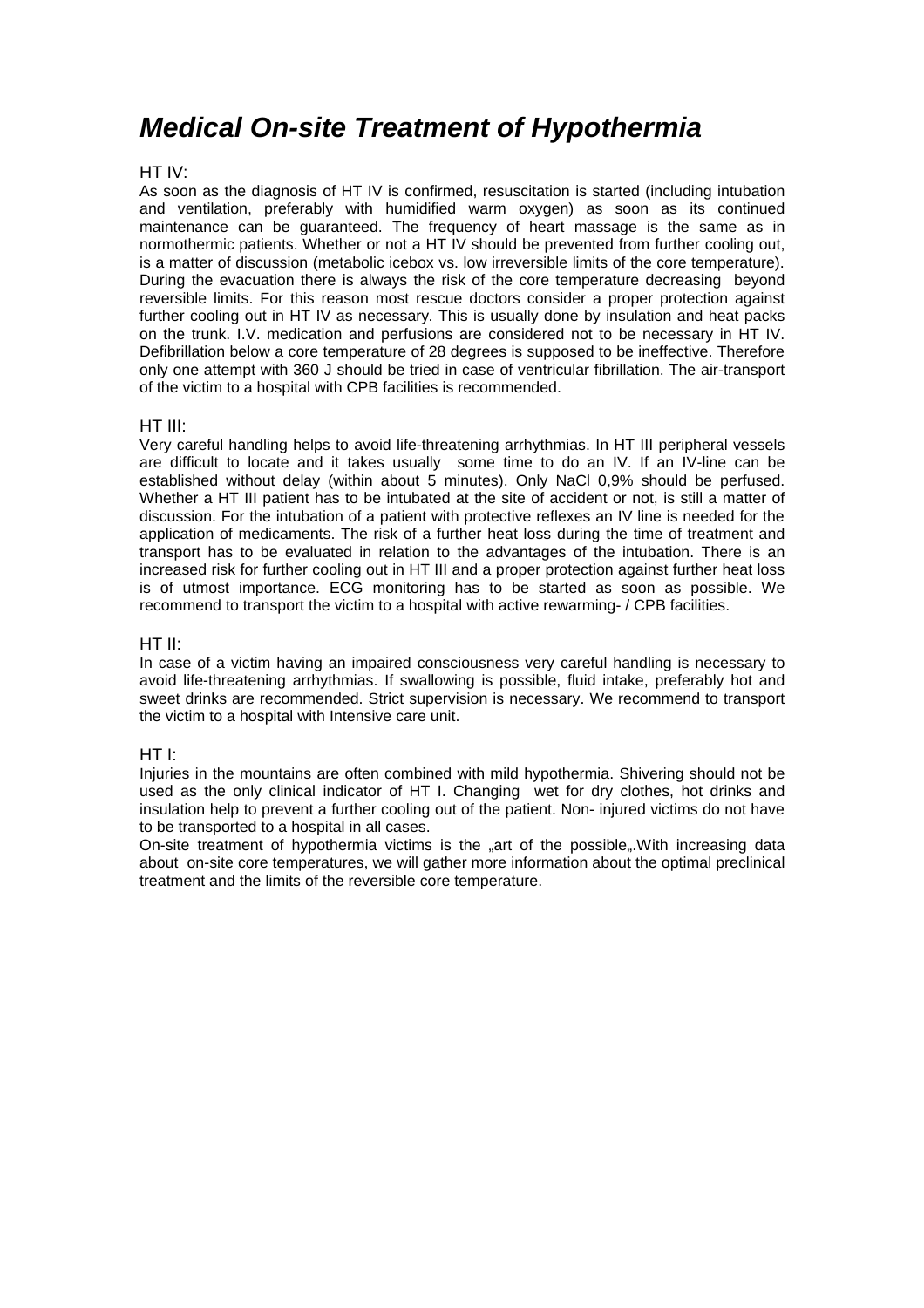# *Algorythm Hypothermia for First Responders*